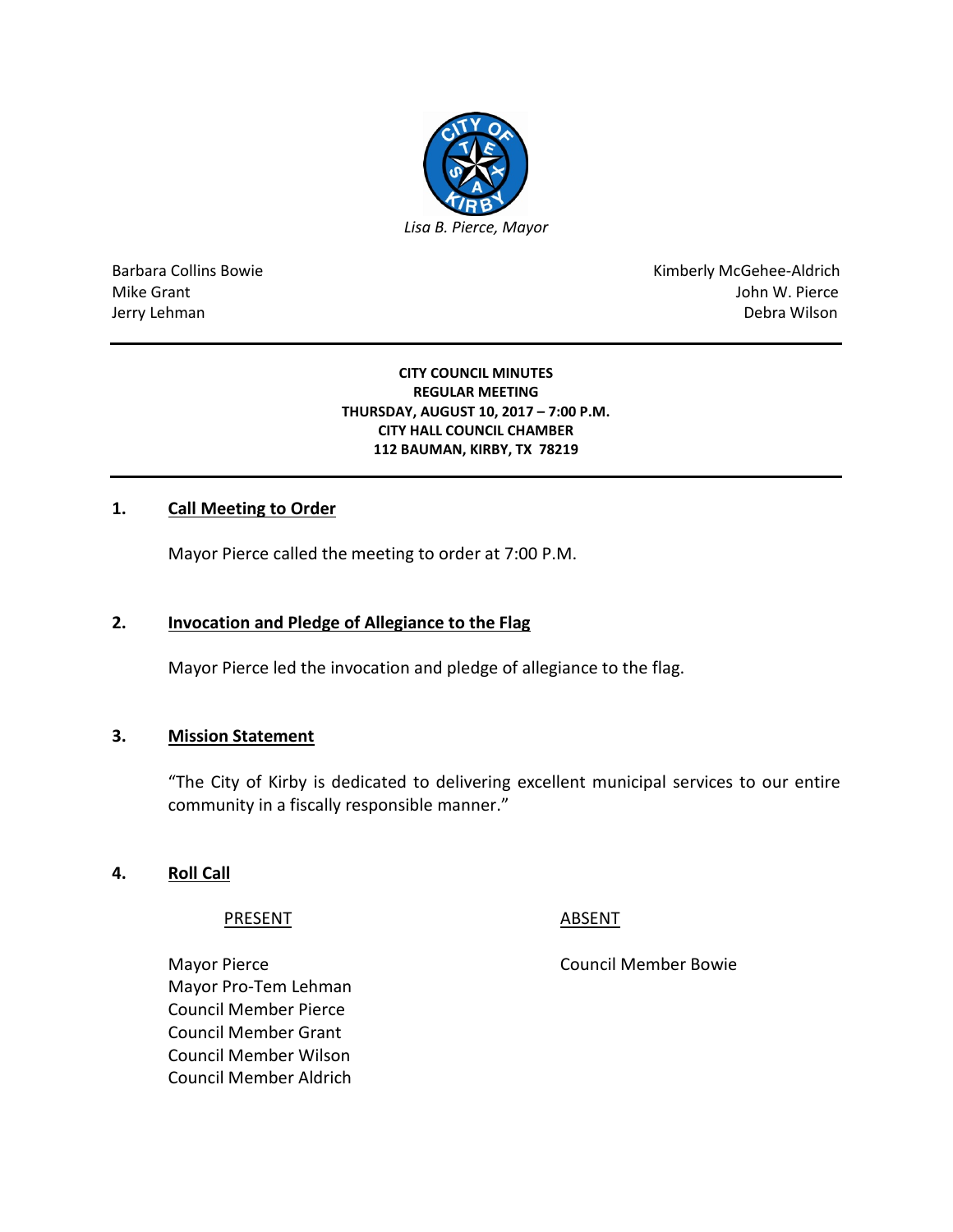#### **5. Citizen Participation**

1. Jaycee Dingel-Elrod – She is the facility manager for Kirby Bexar Animal Facility. She encouraged the community to get involved and encouraged people to adopt.

### **6. Consent Agenda**

- a. Approval Of Budget Workshop/Special Meeting Minutes July 27, 2017
- b. Approval Of Regular Meeting Minutes July 27, 2017
- c. Approval Of Budget Workshop/Special Meeting Minutes August 1, 2017

Mayor Pro-Tem Lehman moved to accept the minutes for July 27, 2017; seconded by Council Member Aldrich. Mayor Pierce stated there are amended minutes for August 1, 2017. Mayor Pro-Tem Lehman amended his motion to include the amended minutes for August 1, 2017; seconded by Council Member Aldrich. The motion carried with a 6-0 vote for items a. and b. The motion carried with a 5-1 (Council Member Grant abstained) vote for item c.

## **7. Presentation**

a. Proclamation Recognizing Gastroparesis Awareness Month

Mayor Pierce recognized Ms. Stacy and presented her with a proclamation recognizing Gastroparesis Awareness Month.

# b. Fireworks In The Park Sponsorship Recognition To HEB And Republic Services

Mayor Pierce and Parks and Recreation Committee presented a plaque to Tom Armstrong, Republic Services, for their support with the  $4<sup>th</sup>$  of July event.

A representative from HEB was not available to accept their plaque.

c. Status Update On Kirby Bexar Animal Facility

Council Member Grant provided an update on the Kirby Bexar Animal Facility.

d. Status Update On City Of Kirby Personnel

City Manager Vernon provided an update on new hires and vacancies in the personnel. Mr. Gilbert Salas has been hired as the Assistant Public Works Director. The vacancies are patrol officer, city programs coordinator, kennel technician, part-time custodian, and part-time dispatcher.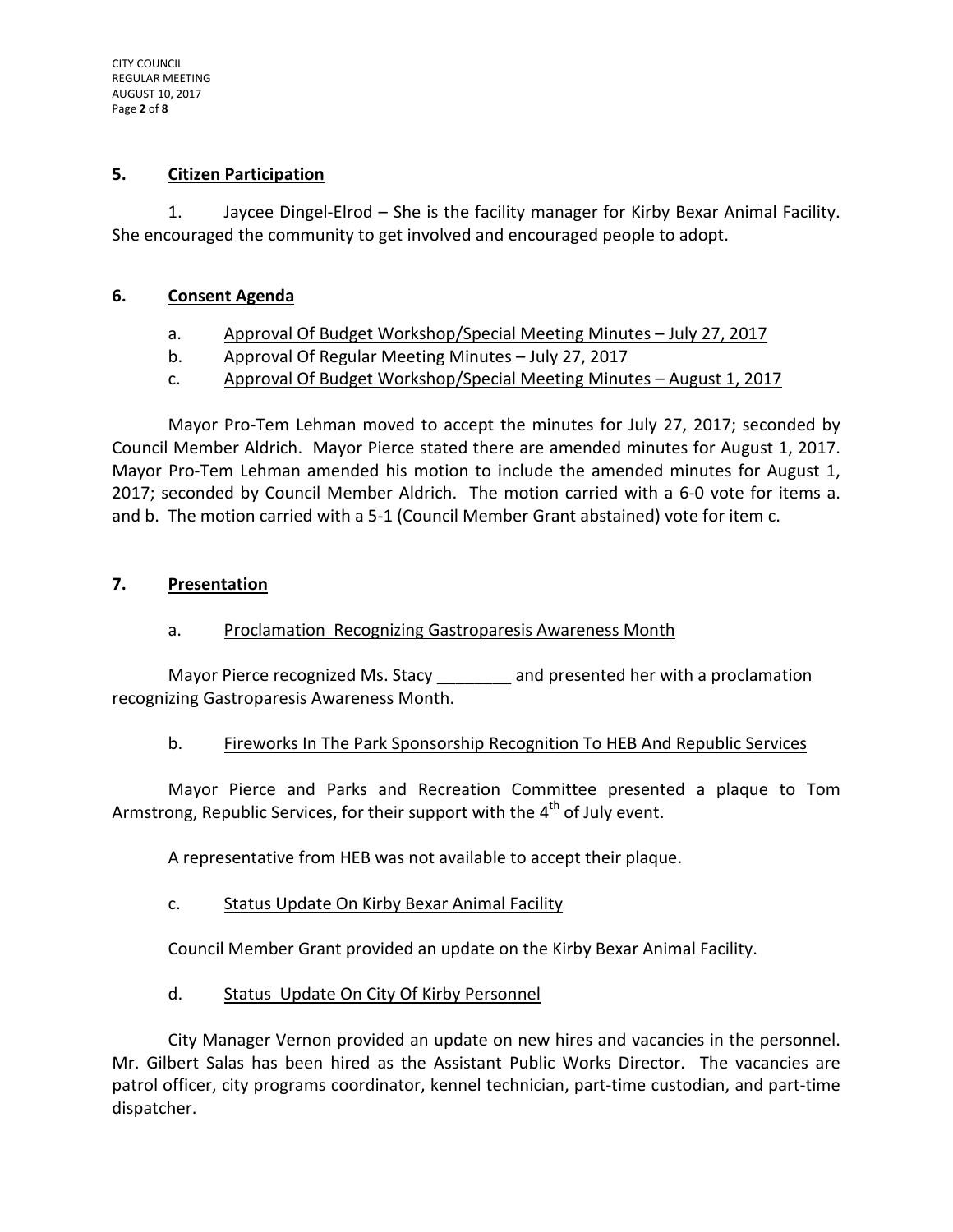#### **8. Public Hearing**

#### a. Crime Control And Prevention District Fiscal Year 2017-2018 Budget

Mayor Pierce closed the regular session and opened the public hearing at 7:13 P.M.

John Houlton, President of Crime Control and Prevention, provided a brief overview on the budget.

Mayor Pierce closed the public hearing at 7:16 P.M. and opened the regular session.

## **9. Discussion And Possible Action**

a. Discussion And Possible Action To Award A Bid For Binz Engleman Road Reconstruction

Miles Stanley, Ford Engineering, informed Council six bids were received for the Binz Engleman Road Reconstruction Project. The lowest bidder was considered non-responsive and the next responsive bidder exceeded the project budget; therefore, their recommendation was to reject all the bids and rebid the project in an attempt to get a low bid that is responsive and at/or below budget.

Council Member Grant moved to rebid the Binz Engleman Road Reconstruction Project; seconded by Council Member Wilson.

The motion carried with a 6-0 vote.

AYES – 6 NAYES - 0

b. Status Update, Discussion And Possible Action Regarding An RV Located At 239 Gaiety Lane

Mayor Pierce stated that Council Member Aldrich had several residents call her about this property because there is an RV parked in the backyard. Council Member Lehman asked that this item be placed on the agenda. It has been noted that at this time we do not have an ordinance that addresses backyards.

Megan Thompson, Code Compliance Officer, said on June 7, 2017 she brought to the Ordinance Review Committee's attention the fact that we do not have an ordinance addressing the backyards on properties. She informed Council it is a temporary use and the owner will move the RV.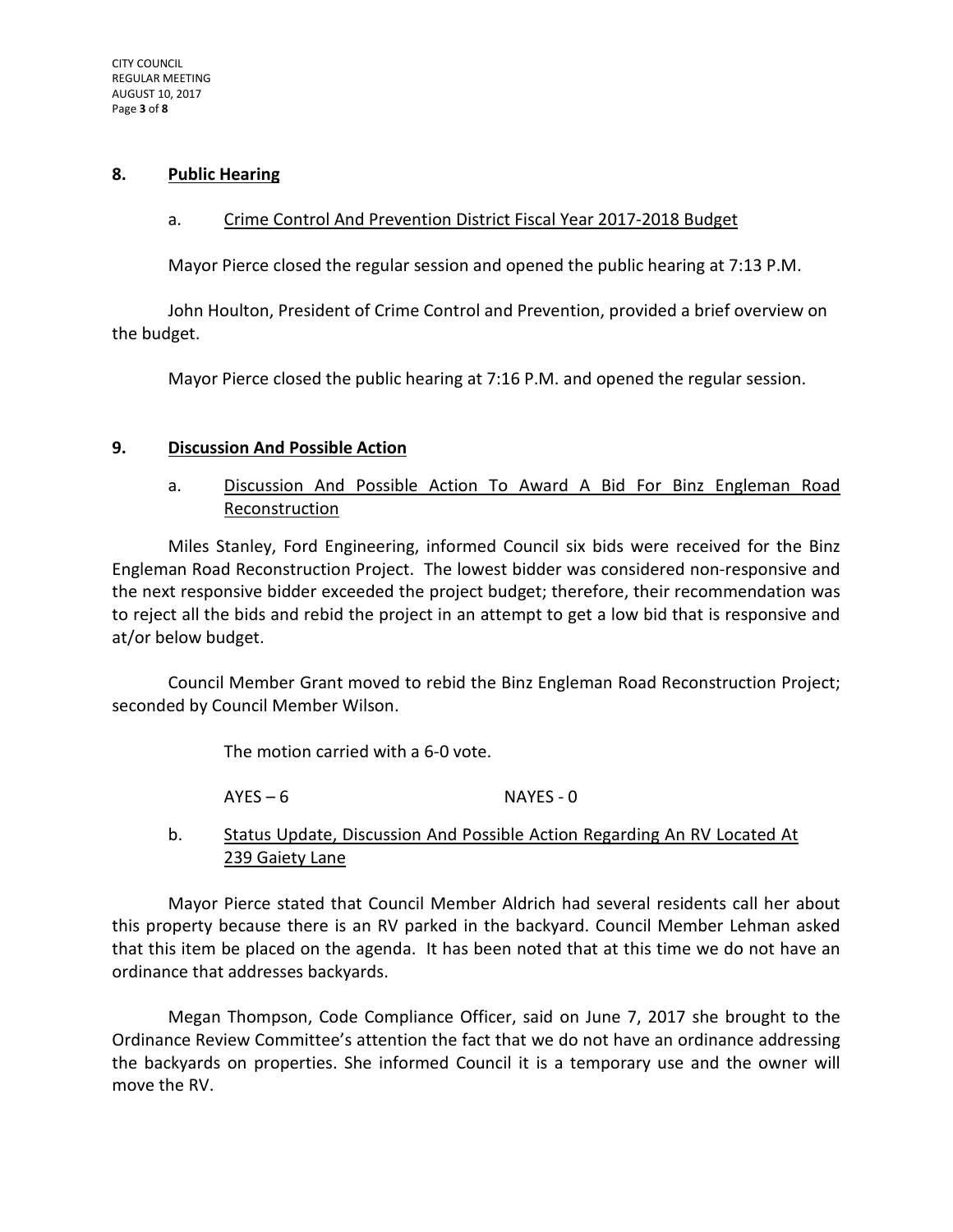Roger Aguillon, Public Works Director, stated a permit is not required for temporary use to connect to the sewer.

Mayor Pierce asked that staff escalate the creation of the ordinance addressing backyards and bring to Council.

## c. Discussion And Possible Action Regarding An Addendum To The Service Contract For Fines And Fees Collection Services With Vigilant Solutions

Chief Bois said after reviewing the addendum and speaking with the City Manager and City Attorney, it is his recommendation to decline signing the addendum.

Marc Schnall said it is a public safety issue for the police department to make a recommendation to City Council as to whether the new proposal is appropriate for their needs. If it is appropriate for their needs then it's in the interest of public safety in the community, then you can make that recommendation. If you feel that it doesn't offer you the value you are looking for then the decision would be to decline, and go forward if does.

Council Member Grant moved to go forward and not sign the addendum to the service contract for fines and fees collection services with Vigilant Solutions; seconded by Council Member Wilson.

The motion carried with a 6-0 vote.

AYES – 6 NAYES - 0

d. Discussion And Possible Action To Consider Resolution R-2017-694 Amending An Advance Funding Agreement (AFA) Between The City Of Kirby And The Texas Department Of Transportation For A Hike And Bike Trail In Friendship Park

Council Member Wilson moved to accept Resolution R-2017-694 amending an Advance Funding Agreement (AFA) between the City of Kirby and the Texas Department of Transportation for a Hike and Bike Trail in Friendship Park; seconded by Council Member Aldrich.

City Manager Vernon said the bid that was awarded was lower than the anticipated funding amount. TxDOT required us to amend the agreement to the lower amount.

The motion carried with a 6-0 vote.

AYES – 6 NAYES - 0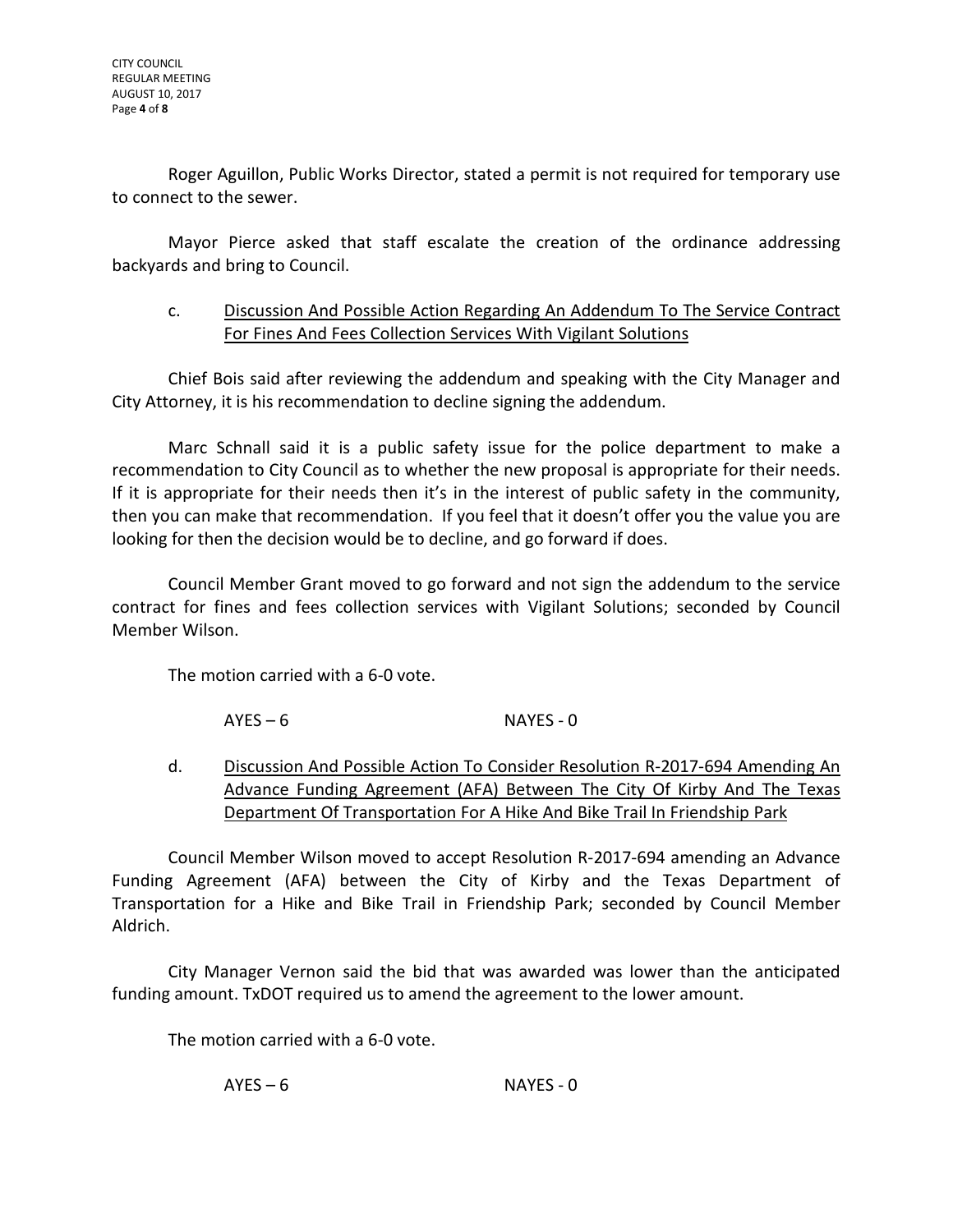### e. Appointment Of Member To Kirby Senior Center Board

Mayor Pierce stated one application was submitted, from Roger Romens. She read the names of the four current board members.

The item died for the lack of a motion.

## f. Discussion And Possible Action Regarding New Phone System

Mayor Pierce said Council Member Wilson requested this item. The City Manager has provided an update on the phone system. The concern Council Member Wilson had with the new system was a live person was not answering the phone.

City Manager Vernon recapped the process leading up to the new phone system. The new system has been in operation for a week and a day and there are some areas of concern that are being addressed.

Council Member Pierce requested a phantom voicemail for Council Members.

Council Member Aldrich stated there needs to be a live person answering phone.

# g. Discussion And Possible Action Regarding The Municipal Swimming Pool

The Council discussed the recent concern with the pool and Roger Aguillon, Public Works Director, informed them the concern has been resolved.

Mayor Pierce said she is not confident the pool company is making the right decisions for our pool.

#### h. Discussion And Possible Action Regarding The Digital Sign Located On FM 78

Council Member Grant said he is waiting for the picture of the original sign and has three people in mind for donations. He needs \$10,000 for the sign.

City Manager Vernon state we will not know how much to budget for this item until we know how much money is raised. Staff will provide a picture to Council Member Grant.

Council Member Aldrich said she will provide a picture to Council Member Grant.

Mayor Pierce called for a recess at 8:06 P.M.

Mayor Pierce reconvened the meeting at 8:14 P.M.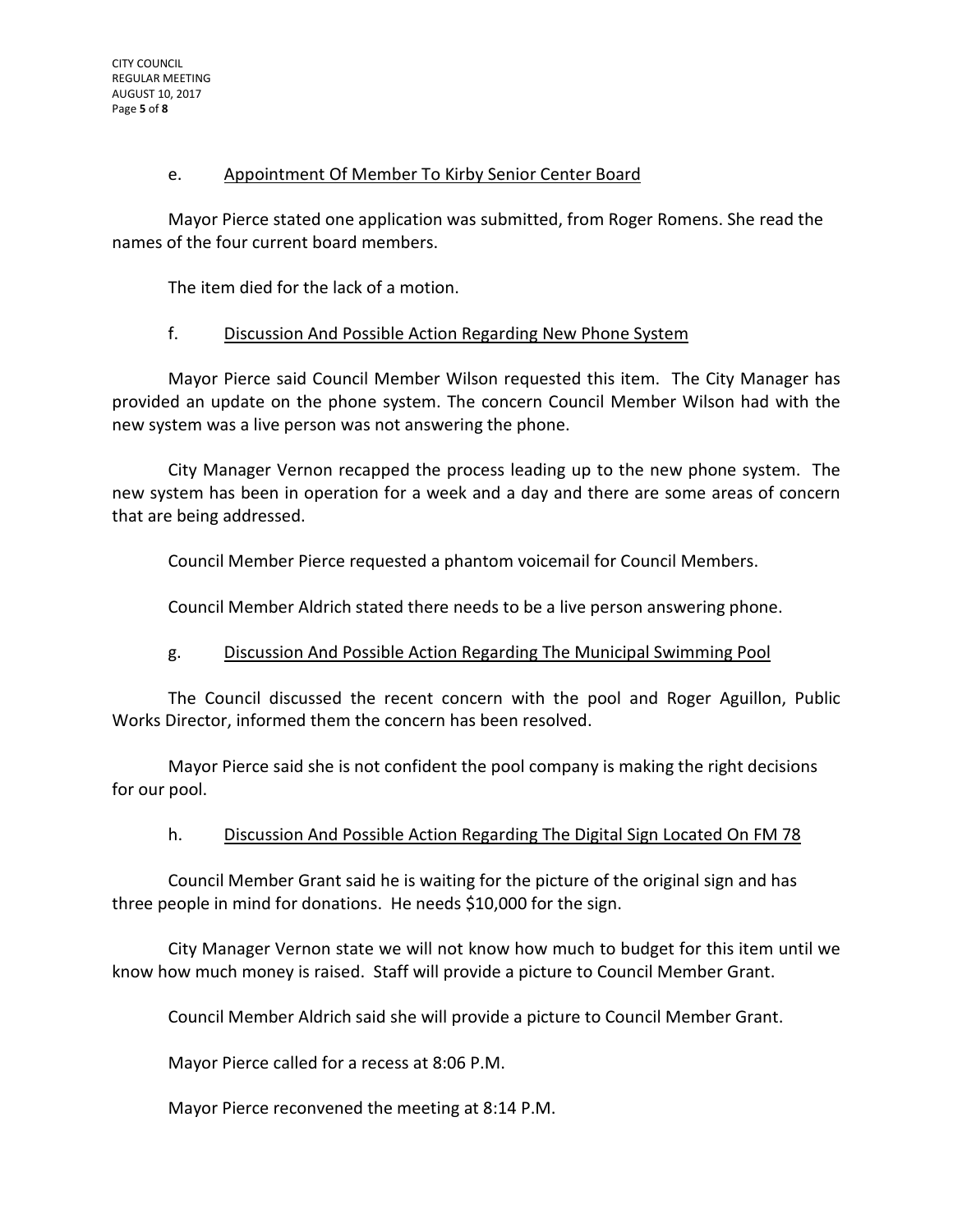## **10. Budget Workshop**

## a. Discussion And Direction Of The Proposed Fiscal Year 2017-2018 Budget

Tina Ynfante presented the proposed FY 2017-2018 Budget based on the recent changes.

There was discussion to remove the City's Programs Coordinator position. The original idea for the position was to help the City Manager with grants and the Parks and Recreation Committee. A pool manager is still needed. After discussing the position, the Council concurred to leave the position in the budget, and leave the salary at its current rate.

Mayor Pierce deviated from the agenda; the minutes are prepared according to the items as they were addressed by City Council.

#### **13. Requests and Announcements**

# a. Requests By Mayor And Council Members For Items To Be Placed On Future City Council Agendas And Announcements On City Events/Community Interests

Council Member Wilson – She said it was nice to see the new signs for Code Compliance identifying the properties that are being addressed. She commended Officer Thompson for suggesting taking over Code Compliance.

Council Member Aldrich – She said the Kirby Senior Center Strategic Planning Committee had their first meeting and it is off to a good start. She is looking forward to a good outcome.

Council Member Grant – He asked that the next agenda include a discussion regarding the Senior Center Articles of Incorporation identifying how board members to the Kirby Senior Center Board are appointed.

Council Member Pierce – He thanked everyone for attending the meeting.

Mayor Pierce – She thanked everyone for attending the meeting. She asked that the bulk pick up dates be advertised. She echoed Council Member Wilson's comment about the communication to the citizens about Code Compliance issues in the City, and she thanked Officer Thompson. She thanked the dispatchers for their professionalism keeping everyone informed during the recent storm. Residents are concerned about the illumination on some streets and Roland Hinojosa with CPS Energy will provide an update to identify the streets. She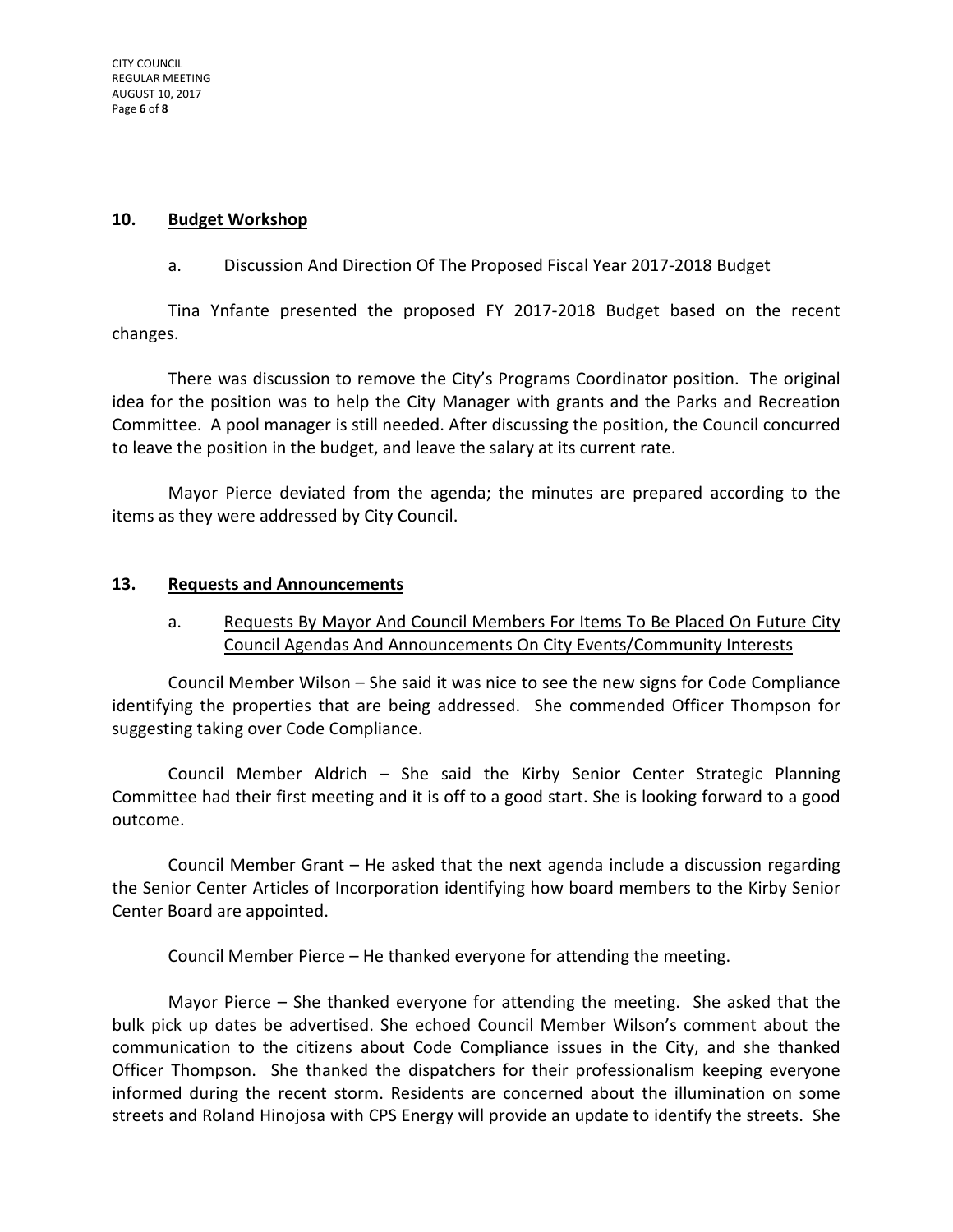asked to add more members to some of our existing committees because of the lack of a quorum the committees could not meet.

Council Member Grant said he did not think it was fair to discuss the next agenda item without all the council members present. He moved to table the item until all council members are present. There was not a second to the motion. The motion failed due to the lack of a second.

Mayor Pierce said there is no guarantee when there will be a full council due to Council Member Bowie being out of town for an unknown amount of time.

Mayor Pierce closed the open meeting at 8:46 P.M. and convene into Executive Session.

## **11. Executive Session**

a. Executive Session Pursuant To The Texas Government Code, Section 551.074, Personnel Matters, For Deliberation On Review, Evaluation, Duties, Discipline Or Dismissal Of City Manager

Mayor Pierce closed the open meeting at 8:46 P.M. and entered into Executive Session at 8:46 P.M.

#### **12. Reconvene To Open Session**

a. Discussion And Possible Action On Review, Evaluation, Duties, Discipline Or Dismissal Of City Manager

Mayor Pierce closed the executive session at 10:11 P.M. and reconvened the regular meeting at 10:13 P.M.

Mayor Pierce said there was no action to be taken.

# **14. Adjournment**

The meeting was adjourned at 10:13 P.M.

 Lisa B. Pierce Mayor

\_\_\_\_\_\_\_\_\_\_\_\_\_\_\_\_\_\_\_\_\_\_\_\_\_\_\_